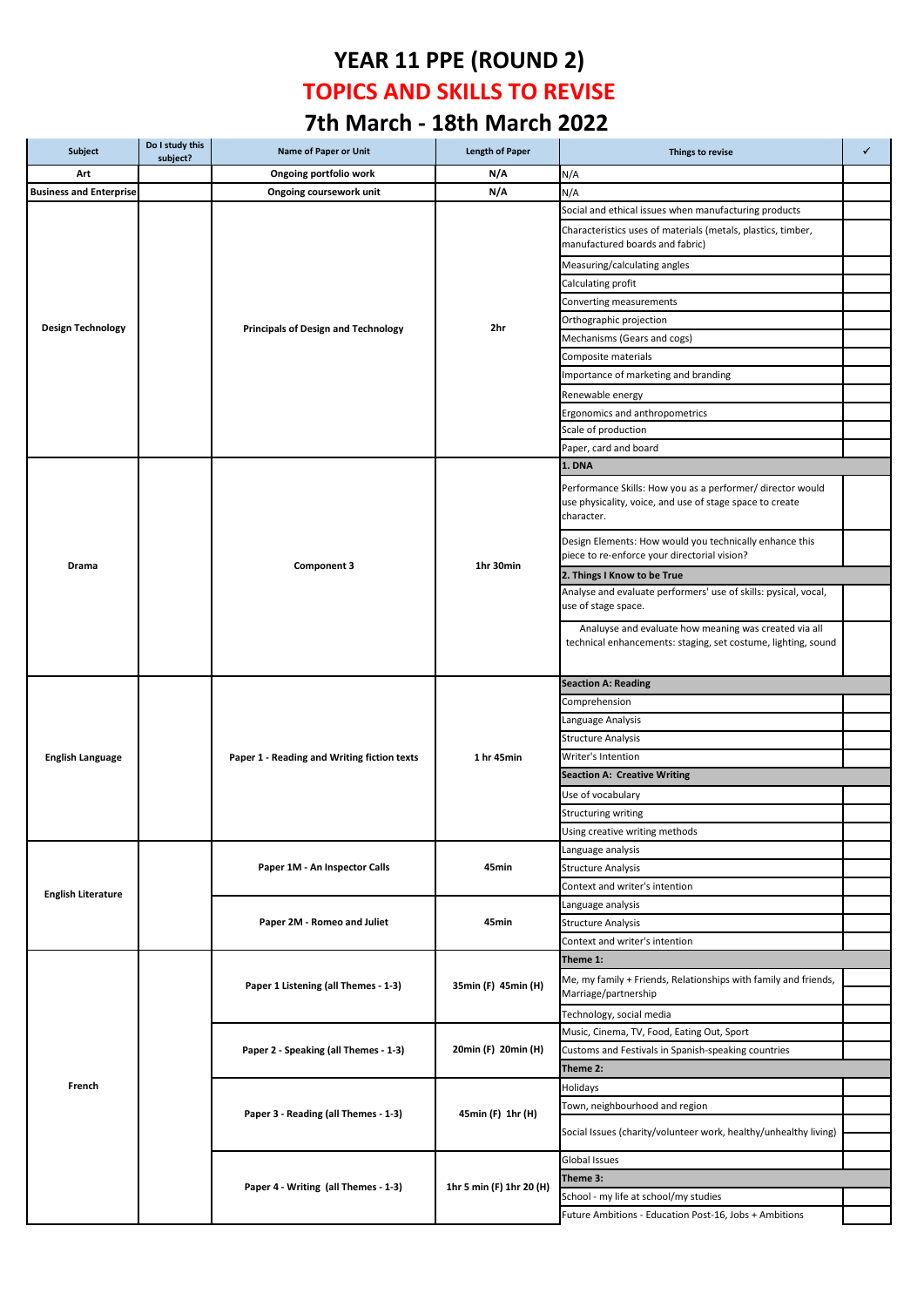| <b>Subject</b>                  | Do I study this<br>subject? | Name of Paper or Unit                         | <b>Length of Paper</b> | Things to revise                                                                                                                                                                             | ✓ |
|---------------------------------|-----------------------------|-----------------------------------------------|------------------------|----------------------------------------------------------------------------------------------------------------------------------------------------------------------------------------------|---|
| Geography                       |                             |                                               |                        | Urban issues and challenges in London                                                                                                                                                        |   |
|                                 |                             |                                               | 1 hr 15 min            | Urban issues and challenges in Rio                                                                                                                                                           |   |
|                                 |                             | Paper 2 Challenges in the human environment   |                        | Resource management                                                                                                                                                                          |   |
|                                 |                             |                                               |                        | Energy in the UK                                                                                                                                                                             |   |
|                                 |                             | <b>RO21</b>                                   | 1 hr                   | LO1-Rights of the individual and why it is important to maintain<br>those rights (CCCPE, PIES)                                                                                               |   |
|                                 |                             |                                               |                        | LO2- Values of care in health and social care settings, early<br>years settings and why it is important to maintain them.                                                                    |   |
| <b>Health &amp; Social Care</b> |                             |                                               |                        | LO3: Legislation (Equality Act 2010, Health and Safety at Work<br>Act 1974, Data Protection Act 2018, Mental Health Act 2007,<br>Children Act 2004) and how it may impact different settings |   |
|                                 |                             |                                               |                        | LO4-Person hygiene, safety and security measures used in<br>Health, Social Care and Early years settings and how they<br>protect service users/ providers/ care givers                       |   |
|                                 |                             |                                               |                        | Early problems and legitimacy                                                                                                                                                                |   |
|                                 |                             |                                               |                        | The religious settlement                                                                                                                                                                     |   |
|                                 |                             |                                               |                        | challenges to Elizabeth's rule from foreign powers                                                                                                                                           |   |
|                                 |                             | Paper 2 - Early Elizabethan England           | 50 mins                | Elizabethan society - Education, entertainment, poverty                                                                                                                                      |   |
|                                 |                             |                                               |                        | English exploration                                                                                                                                                                          |   |
|                                 |                             |                                               |                        | English colonization of Virginia                                                                                                                                                             |   |
|                                 |                             |                                               |                        | The Conferences (Tehran, Yalta, Potsdam)                                                                                                                                                     |   |
|                                 |                             |                                               |                        | Containment (Truman Doctrine, Marshall Plan)                                                                                                                                                 |   |
|                                 |                             |                                               |                        | Berlin Blockade                                                                                                                                                                              |   |
|                                 |                             |                                               |                        | The Hungarian Uprising.                                                                                                                                                                      |   |
|                                 |                             |                                               |                        | <b>Berlin Wall</b>                                                                                                                                                                           |   |
|                                 |                             |                                               |                        | The Cuban Missile Crisis                                                                                                                                                                     |   |
|                                 |                             | Paper 2 - Superpower Relations & Cold War     |                        | Detente - SALT 1/2                                                                                                                                                                           |   |
|                                 |                             |                                               | 50 mins                | Helsinki Agreements                                                                                                                                                                          |   |
|                                 |                             |                                               |                        | <b>Prague Spring</b>                                                                                                                                                                         |   |
|                                 |                             |                                               |                        | The Soviet Invasion of Afghanistan.                                                                                                                                                          |   |
|                                 |                             |                                               |                        | Second Cold War                                                                                                                                                                              |   |
|                                 |                             |                                               |                        | Gorbachev's reforms                                                                                                                                                                          |   |
|                                 |                             |                                               |                        | Fall of the Berlin Wall                                                                                                                                                                      |   |
|                                 |                             |                                               |                        | Collapse of the USSR                                                                                                                                                                         |   |
| <b>History</b>                  |                             | Paper 3 - The USA conflict at Home and Abroad |                        | The Growth of the Civil Rights movement King's non-violent campaigns                                                                                                                         |   |
|                                 |                             |                                               |                        | Montgomery                                                                                                                                                                                   |   |
|                                 |                             |                                               |                        | Birmingham                                                                                                                                                                                   |   |
|                                 |                             |                                               |                        | March on Washington                                                                                                                                                                          |   |
|                                 |                             |                                               |                        | Selma                                                                                                                                                                                        |   |
|                                 |                             |                                               |                        | Chicago                                                                                                                                                                                      |   |
|                                 |                             |                                               |                        | <b>Changes to Education</b>                                                                                                                                                                  |   |
|                                 |                             |                                               |                        | The Brown decision and Little Rock Student protest                                                                                                                                           |   |
|                                 |                             |                                               | 1hr 20min              | Sit ins                                                                                                                                                                                      |   |
|                                 |                             |                                               |                        | Freedom Summer                                                                                                                                                                               |   |
|                                 |                             |                                               |                        | Freedom Rides                                                                                                                                                                                |   |
|                                 |                             |                                               |                        | The Role of the Government                                                                                                                                                                   |   |
|                                 |                             |                                               |                        | The Supreme Court                                                                                                                                                                            |   |
|                                 |                             |                                               |                        | Civil Rights & Voting Rights Acts                                                                                                                                                            |   |
|                                 |                             |                                               |                        | Nixon's actions                                                                                                                                                                              |   |
|                                 |                             |                                               |                        | The Growth of the Black Power Movement                                                                                                                                                       |   |
|                                 |                             |                                               |                        |                                                                                                                                                                                              |   |
|                                 |                             |                                               |                        | <b>Black Nationalism</b>                                                                                                                                                                     |   |
|                                 |                             |                                               |                        | <b>Black Panthers</b>                                                                                                                                                                        |   |
|                                 |                             |                                               |                        | Malcolm X                                                                                                                                                                                    |   |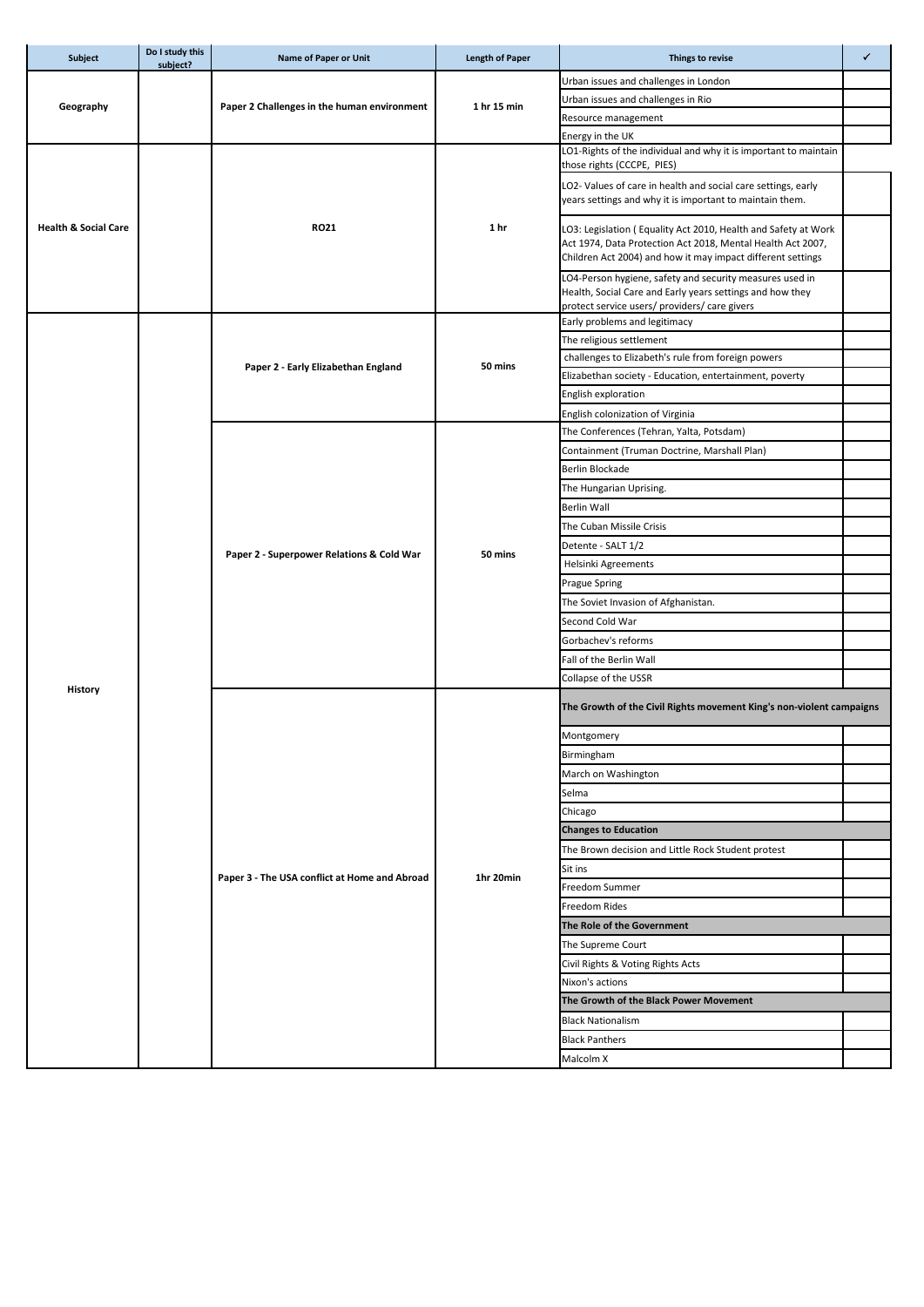| Subject    | Do I study this<br>subject? | Name of Paper or Unit                                      | <b>Length of Paper</b>   | Things to revise                                                                        | $\checkmark$ |
|------------|-----------------------------|------------------------------------------------------------|--------------------------|-----------------------------------------------------------------------------------------|--------------|
|            |                             |                                                            |                          | Theme 1:                                                                                |              |
|            |                             | Paper 1 Listening (all Themes - 1-3)                       | 35min (F) 45min (H)      | Me, my family + Friends, Relationships with family and friends,<br>Marriage/partnership |              |
|            |                             |                                                            |                          | Technology, social media                                                                |              |
|            |                             |                                                            |                          | Music, Cinema, TV, Food, Eating Out, Sport                                              |              |
|            |                             | Paper 2 - Speaking (all Themes - 1-3)                      | 20min (F) 20min (H)      | Customs and Festivals in Spanish-speaking countries                                     |              |
|            |                             |                                                            |                          | Theme 2:                                                                                |              |
| Italian    |                             |                                                            |                          | Holidays                                                                                |              |
|            |                             |                                                            |                          | Town, neighbourhood and region                                                          |              |
|            |                             | Paper 3 - Reading (all Themes - 1-3)                       | 45min (F) 1hr (H)        | Social Issues (charity/volunteer work, healthy/unhealthy living)                        |              |
|            |                             |                                                            |                          | <b>Global Issues</b>                                                                    |              |
|            |                             |                                                            |                          | Theme 3:                                                                                |              |
|            |                             | Paper 4 - Writing (all Themes - 1-3)                       | 1hr 5 min (F) 1hr 20 (H) | School - my life at school/my studies                                                   |              |
|            |                             |                                                            |                          | Future Ambitions - Education Post-16, Jobs + Ambitions                                  |              |
|            |                             |                                                            |                          | Number                                                                                  |              |
|            |                             |                                                            |                          | Algebra                                                                                 |              |
|            |                             | Paper 1 (Non-Calculator) Your teachers will give           |                          | Ratio, Proportion and Rates of Change                                                   |              |
|            |                             | you a more detailed breakdown of topics in your<br>lesson. | 1 hr 30                  | Geometry and Measures                                                                   |              |
|            |                             |                                                            |                          | Probability                                                                             |              |
|            |                             |                                                            |                          | <b>Statistics</b>                                                                       |              |
| Maths      |                             |                                                            |                          | Number                                                                                  |              |
|            |                             |                                                            |                          | Algebra                                                                                 |              |
|            |                             | Paper 2 (Calculator) Your teachers will give you           |                          | Ratio, Proportion and Rates of Change                                                   |              |
|            |                             | a more detailed breakdown of topics in your                | 1 hr 30                  | Geometry and Measures                                                                   |              |
|            |                             | lesson.                                                    |                          | Probability                                                                             |              |
|            |                             |                                                            |                          | <b>Statistics</b>                                                                       |              |
|            |                             |                                                            |                          | Concerto through time                                                                   |              |
|            |                             |                                                            |                          | Rhythms of the world                                                                    |              |
| Music      |                             | <b>Listening and Appraising</b>                            | 1 hr 30min               | <b>Film Music</b>                                                                       |              |
|            |                             |                                                            |                          | Pop Music.                                                                              |              |
|            |                             | Paper 1 - Listening                                        | 35 min (F) 45min (H)     | Theme 1 - Identity and Culture                                                          |              |
|            |                             | Paper 2 - Speaking                                         | 20 min (H&F)             | Theme 2 - Local area, holiday, travel                                                   |              |
| Portuguese |                             | Paper 3 - Reading                                          | 45min (F) 1hr (H)        | Theme 3 - School                                                                        |              |
|            |                             | Paper 4 - Writing                                          | 1hr 10min (F) 1hr 20min  | Theme 4 - Future aspirations, study and work,                                           |              |
|            |                             |                                                            | (11)                     | Theme 5. International and global dimension.                                            |              |
|            |                             |                                                            |                          | <b>Christianity Beliefs</b>                                                             |              |
|            |                             |                                                            |                          | Nature of God                                                                           |              |
|            |                             |                                                            |                          | Jesus                                                                                   |              |
|            |                             |                                                            |                          | Atonement                                                                               |              |
|            |                             |                                                            | 1hr                      | Original Sin                                                                            |              |
|            |                             |                                                            |                          | Salvation                                                                               |              |
| <b>RE</b>  |                             | Paper 2                                                    |                          | Afterlife                                                                               |              |
|            |                             |                                                            |                          | <b>Christianity Practices</b>                                                           |              |
|            |                             |                                                            |                          | Sacraments                                                                              |              |
|            |                             |                                                            |                          | Secularisation                                                                          |              |
|            |                             |                                                            |                          | Types of Worship                                                                        |              |
|            |                             |                                                            |                          | <b>Christian Festivals</b>                                                              |              |
|            |                             |                                                            |                          | The Worldwide Church                                                                    |              |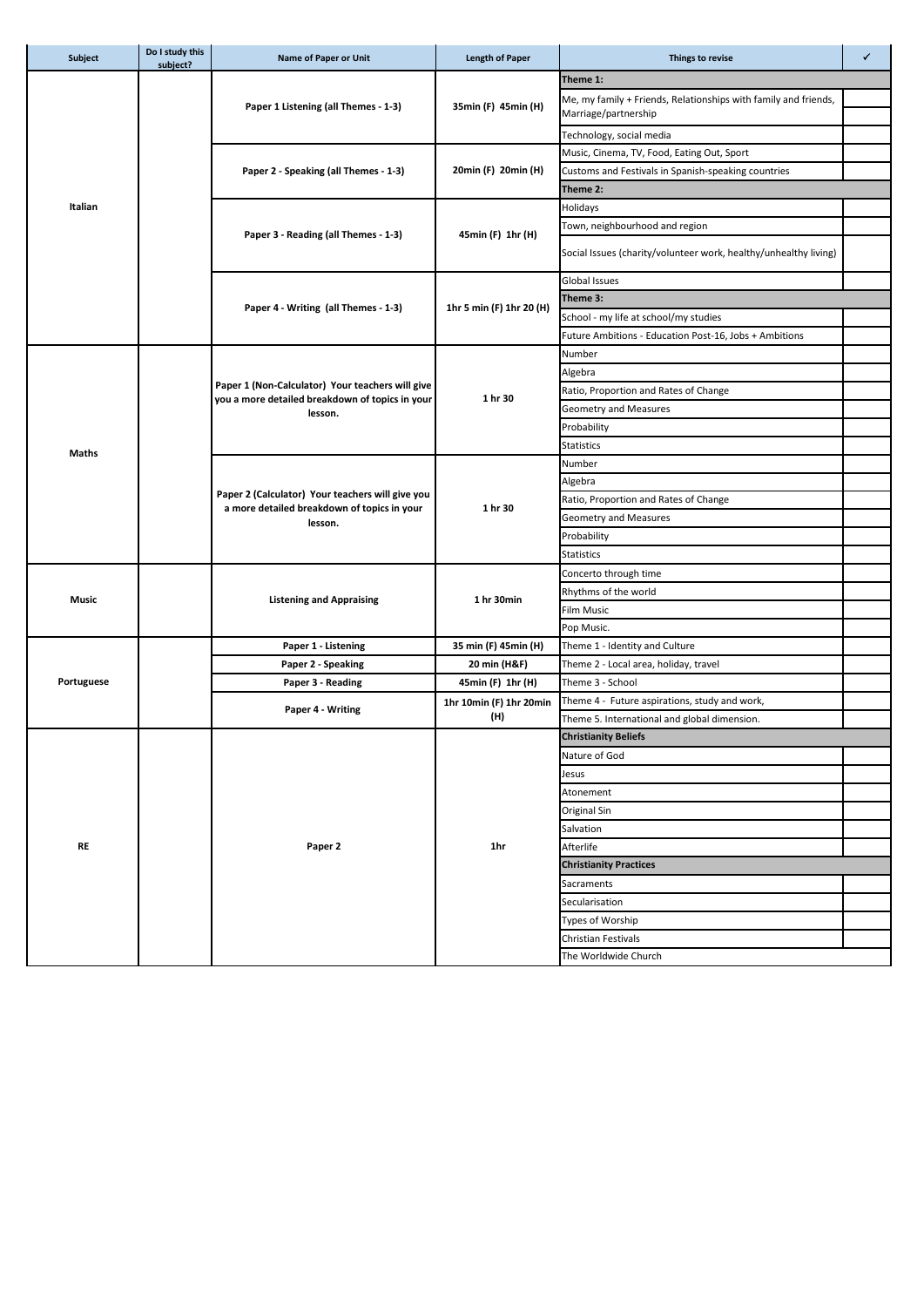| Subject                 | Do I study this<br>subject? | Name of Paper or Unit | <b>Length of Paper</b> | Things to revise                       | ✓ |
|-------------------------|-----------------------------|-----------------------|------------------------|----------------------------------------|---|
|                         |                             |                       |                        | <b>B5: Homeostasis and Response</b>    |   |
|                         |                             |                       |                        | Reflex arc                             |   |
|                         |                             |                       |                        | The Nervous system                     |   |
|                         |                             |                       |                        | The Endocrine System                   |   |
|                         |                             |                       |                        | Glucoregulation                        |   |
|                         |                             |                       |                        | <b>B7:Ecology</b>                      |   |
|                         |                             |                       |                        | Quadrats                               |   |
|                         |                             |                       |                        | Line transects                         |   |
| <b>Combined Science</b> |                             |                       |                        | Abiotic and Biotic factors             |   |
| <b>Biology</b>          |                             | Paper 2               | 1hr 15min              | Adaptation                             |   |
|                         |                             |                       |                        | <b>B6: Inheritance and Evolution</b>   |   |
|                         |                             |                       |                        | DNA and the Genome                     |   |
|                         |                             |                       |                        | Genetics                               |   |
|                         |                             |                       |                        | Evolution                              |   |
|                         |                             |                       |                        | Classification                         |   |
|                         |                             |                       |                        | <b>Asexual and Sexual Reproduction</b> |   |
|                         |                             |                       |                        | <b>Meiosis</b>                         |   |
|                         |                             |                       |                        | Continuous and Discontinuous variation |   |
|                         |                             |                       |                        | <b>C6- Rates of reaction</b>           |   |
|                         |                             |                       |                        | Le Chatelier's Principle               |   |
|                         |                             |                       |                        | Reversible reaction                    |   |
|                         |                             |                       |                        | <b>C7- Organic Chemistry</b>           |   |
|                         |                             |                       |                        | Reactions of Alkenes and Alkanes       |   |
|                         |                             |                       |                        | <b>Fractional Distillation</b>         |   |
|                         |                             |                       |                        | Cracking                               |   |
| <b>Combined Science</b> |                             |                       |                        | <b>C8- Chemical Analysis</b>           |   |
| Chemistry               |                             | Paper 2               | 1hr 15min              | Identification of gases                |   |
|                         |                             |                       |                        | Flame tests                            |   |
|                         |                             |                       |                        | Potable water                          |   |
|                         |                             |                       |                        | C9- Earth's Atmosphere                 |   |
|                         |                             |                       |                        | Climate Change                         |   |
|                         |                             |                       |                        | Global warming                         |   |
|                         |                             |                       |                        | <b>C10- Use of Resources</b>           |   |
|                         |                             |                       |                        | LCAs                                   |   |
|                         |                             | Paper 2               | 1hr 15min              | P6- Forces                             |   |
|                         |                             |                       |                        | Distance and Displacement              |   |
|                         |                             |                       |                        | Scalar and Vector quantities           |   |
|                         |                             |                       |                        | Speed and velocity-time graphs         |   |
|                         |                             |                       |                        | Acceleration                           |   |
| <b>Combined Science</b> |                             |                       |                        | Newton's Laws                          |   |
| <b>Physics</b>          |                             |                       |                        | <b>Stopping distances</b>              |   |
|                         |                             |                       |                        | Momentum                               |   |
|                         |                             |                       |                        | P7- Electromagnetism and Magnetism     |   |
|                         |                             |                       |                        | <b>EM Waves</b>                        |   |
|                         |                             |                       |                        |                                        |   |
|                         |                             |                       |                        | Fleming's left hand rule               |   |
|                         |                             |                       |                        | <b>Magnets</b>                         |   |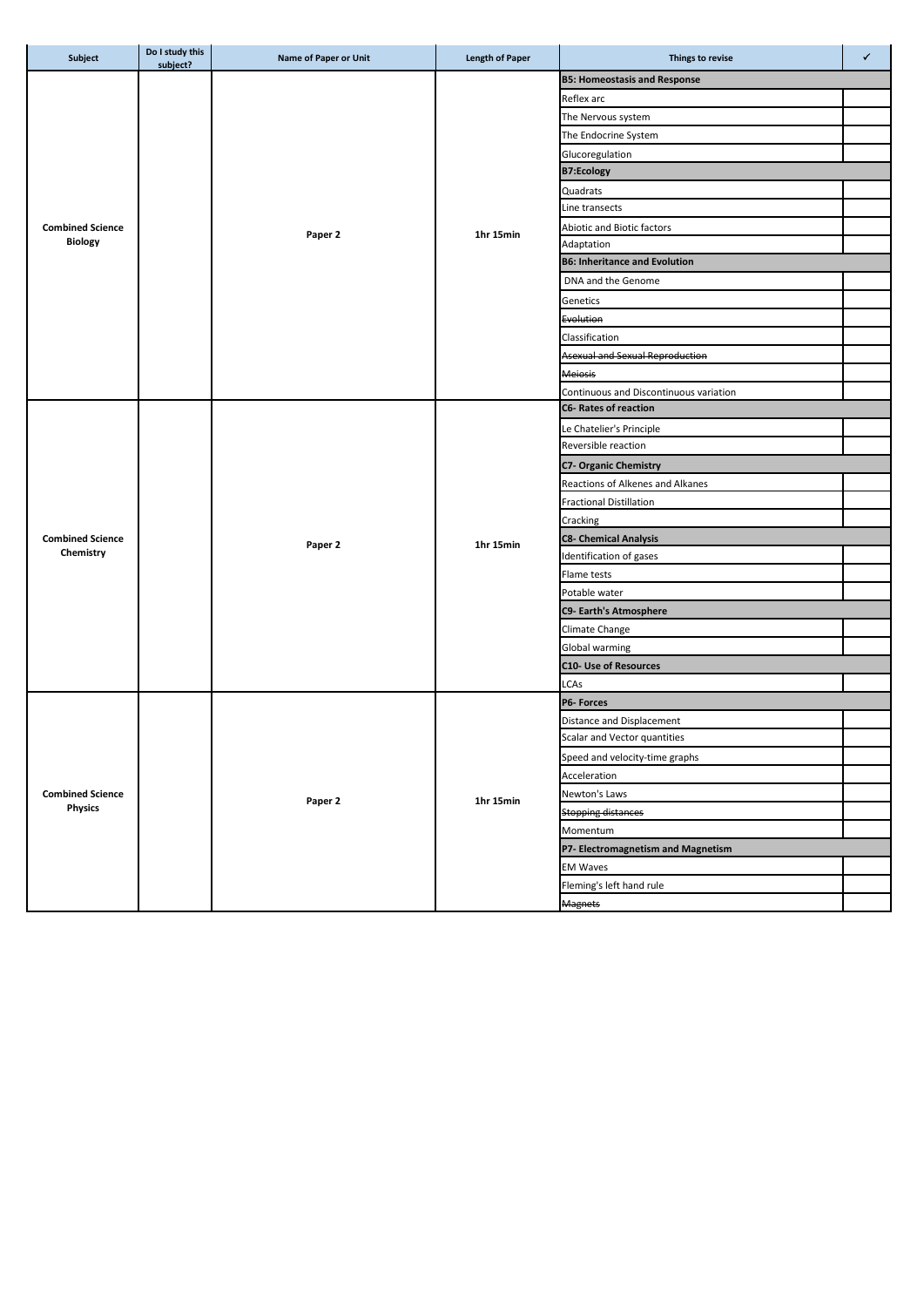| Subject                       | Do I study this<br>subject? | <b>Name of Paper or Unit</b> | <b>Length of Paper</b> | Things to revise                                | $\checkmark$ |
|-------------------------------|-----------------------------|------------------------------|------------------------|-------------------------------------------------|--------------|
|                               |                             |                              |                        | <b>B5: Homeostasis and Response</b>             |              |
|                               |                             |                              |                        | Reflex arc                                      |              |
|                               |                             |                              |                        | The Nervous system                              |              |
|                               |                             |                              |                        | The Endocrine System                            |              |
|                               |                             |                              |                        | Glucoregulation                                 |              |
|                               |                             |                              |                        | <b>B7:Ecology</b>                               |              |
|                               |                             |                              |                        | Quadrats                                        |              |
|                               |                             |                              |                        | Line transects                                  |              |
|                               |                             |                              |                        | Abiotic and Biotic factors                      |              |
|                               |                             |                              |                        | Adaptation                                      |              |
|                               |                             |                              |                        | <b>B6: Inheritance and Evolution</b>            |              |
|                               |                             |                              |                        | DNA and the Genome                              |              |
|                               |                             |                              |                        | Genetics                                        |              |
|                               |                             |                              |                        | Evolution                                       |              |
| <b>Triple Science Biology</b> |                             | Paper 2                      | 1hr 45min              | Classification                                  |              |
|                               |                             |                              |                        | <b>Asexual and Sexual Reproduction</b>          |              |
|                               |                             |                              |                        | Meiosis                                         |              |
|                               |                             |                              |                        | Continuous and Discontinuous variation          |              |
|                               |                             |                              |                        | <b>Additional Triple topics</b>                 |              |
|                               |                             |                              |                        | <b>The Brain</b>                                |              |
|                               |                             |                              |                        | The Eye                                         |              |
|                               |                             |                              |                        | Osmoregulation and Thermoregulation             |              |
|                               |                             |                              |                        | <b>Plant Hormones</b>                           |              |
|                               |                             |                              |                        | <b>Trophic Levels</b>                           |              |
|                               |                             |                              |                        | Food production and security,                   |              |
|                               |                             |                              |                        | The theory of evolution                         |              |
|                               |                             |                              |                        | <b>Speciation</b>                               |              |
|                               |                             |                              |                        | Understanding genetics                          |              |
|                               |                             |                              |                        | <b>C6- Rates of reaction</b>                    |              |
|                               |                             | Paper 2                      |                        | Le Chatelier's Principle                        |              |
|                               |                             |                              |                        | Reversible reaction                             |              |
|                               |                             |                              |                        | <b>C7- Organic Chemistry</b>                    |              |
|                               |                             |                              |                        | Reactions of Alkenes and Alkanes                |              |
|                               |                             |                              |                        | <b>Fractional Distillation</b>                  |              |
|                               |                             |                              |                        | Cracking                                        |              |
|                               |                             |                              |                        | <b>C8- Chemical Analysis</b>                    |              |
|                               |                             |                              |                        | Identification of gases                         |              |
|                               |                             |                              |                        | Flame tests                                     |              |
|                               |                             |                              | 1hr 45min              | Potable water                                   |              |
|                               |                             |                              |                        | <b>C9- Earth's Atmosphere</b>                   |              |
|                               |                             |                              |                        | Climate Change                                  |              |
|                               |                             |                              |                        | Global warming                                  |              |
| <b>Triple Science</b>         |                             |                              |                        | <b>C10- Use of Resources</b>                    |              |
| Chemistry                     |                             |                              |                        | LCAs                                            |              |
|                               |                             |                              |                        | <b>Additional Triple topics</b>                 |              |
|                               |                             |                              |                        | <b>Reactions of alkenes</b>                     |              |
|                               |                             |                              |                        | alcohols and carboxylic acids                   |              |
|                               |                             |                              |                        | Addition and Condensation Polymerisation        |              |
|                               |                             |                              |                        | Amino acids                                     |              |
|                               |                             |                              |                        | Identifying ions                                |              |
|                               |                             |                              |                        | Chemical analysis of negative and positive ions |              |
|                               |                             |                              |                        | Flame spectroscopy                              |              |
|                               |                             |                              |                        | <b>Instrumental Methods</b>                     |              |
|                               |                             |                              |                        | Corrosion, Ceramics                             |              |
|                               |                             |                              |                        | Polymers                                        |              |
|                               |                             |                              |                        | Composites                                      |              |
|                               |                             |                              |                        | <b>Haber Process</b>                            |              |
|                               |                             |                              |                        | <b>NPK fertilisers</b>                          |              |